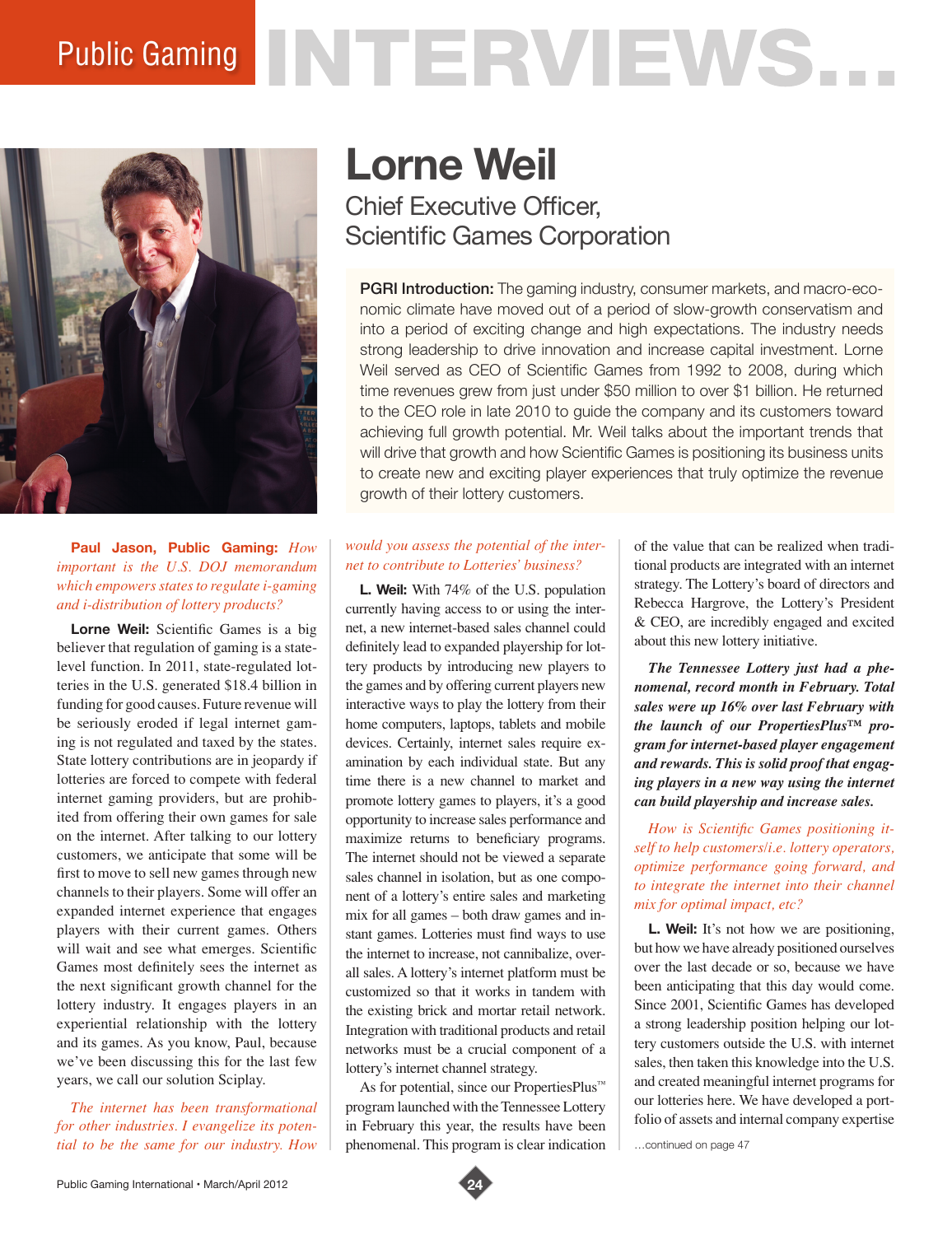through the strategic acquisitions of leading content firms GameLogic and Barcrest, and our creation of Sciplay continues to be our focus. Very important to the unique internet gaming position we have here in the U.S. is our launch of almost 400 micro sites in 35 U.S. states, along with our successful players club and loyalty rewards programs that have enhanced both player engagement and retail participation. Sciplay brings the technologies and expertise together and integrates an internet program for U.S. lotteries.

*I have found myself making a distinction between "i-gaming" and "i-distribution" of traditional games. But I have not seen that others are making any such distinction. Do you feel that there is a relevant distinction to be made between i-gaming, which would include all forms of internet wagering games like i-poker, casino-style games and actually any i-games other than traditional lottery games, and i-distribution of traditional games, which would include all the varieties of second-chance draws, Instants, and jackpot games and what I would like to think is a whole new portfolio of i-distribution strategies and traditional lottery games customized for lottery distribution?*

**L. Weil:** For us, the distinction is actually between iLottery and iGaming because the internet is generally not purely a distribution channel for any consumer product. The internet will always deliver a unique, personal, interactive experience. It can also help build playership by establishing a "community" for players through players clubs and loyalty reward programs, and of course, social media. iLottery – which is the sale of draw, including subscriptions, and electronic instant games – offers a very different player experience than iGaming – which is bingo, poker and other casino-style games. There is a big difference between buying an instant or draw game to play on the internet (iLottery) versus engaging in a casino-style game play experience on the internet (iGaming). The internet will be able to offer an expanded play experience that engages a lottery's players with current games, and it will also offer new channels (through computers and laptops, tablets, mobile devices) for the lottery to sell new interactive games to their players.

*I have been quite outspoken, though, with the notion that this U.S. DOJ position statement is a window of time that will close at*  *some point. This U.S. DOJ opinion is fungible and can be overturned in Congress, or by the DOJ itself under guidance of the next administration. In fact, Big Casino is spending tens of millions of dollars to affect just that result and, given enough time, will almost certainly succeed. Do you agree with those suppositions and/or how would you clarify or better explain the current position of state governments and their lotteries and what they should do about it?* 

**L. Weil:** The government entity that regulates gaming is a local issue. Scientific Games has always been a believer that states need to make this decision. Scientific Games supports all lottery advocacy groups and we are working with NASPL to support its efforts in this area. U.S. lotteries should proceed carefully but expediently to interpret the DOJ's recent opinion as it applies to other federal laws as well as their own existing state laws. Because U.S. lotteries work diligently to deliver revenue performance to the state governments they serve, naturally they must view the internet as a very important growth opportunity – based on what's happening in other areas of the world, internet sales initiatives have generated significant growth for lotteries.

*Tell us about Sciplay and Scientific Games' strategies to support the efforts of U.S. lotteries to leverage the internet for optimizing the gaming experience and integrate the internet into the channel mix.* 

**L. Weil:** Well, I'll begin by sharing some research we've done that may surprise you … 77% of lottery players have access to or use the internet – that's actually more than the general population. And 73% of lottery players are age 35 or older – so we're definitely not talking about creating a new channel that reaches the "younger demographic" – we're talking about adding a sales and distribution channel that will reach a lottery's existing, loyal player base and grow playership as well as attract new players to the games. Again, the internet must be integrated into the lottery's overall strategy; it cannot stand alone, but must work in tandem with existing products and retail networks.

One of our key areas of focus has always been to customize offerings to meet the dynamics of each individual lottery jurisdiction, and we approach internet and Sciplay in the same way. Working with our U.S. lottery customers, we have already implemented successful loyalty rewards programs to help optimize the play experience and build playership. Loyalty rewards programs foster a more social or emotional relationship with players – so the internet becomes much more than simply an additional channel for sales transactions. Once this relationship is established, it's all about continuing to engage players and build loyalty with Points for Prizes®, 2nd Chance drawings and other promotions. The opportunity to integrate these promotions with existing lottery retailers to drive traffic to brick and mortar locations is virtually unlimited. When a lottery begins using the internet to sell products within its state, responsible gaming will be of the utmost importance. And because we have been anticipating this, Scientific Games has expertise in place that will enable lotteries to launch an internet sales channel with age verification, geolocation, self-exclusion and fraud prevention technologies that regulate purchases through a secure Sciplay platform. As lotteries explore the possibility of offering their players electronic versions of instant scratch games, Scientific Games can provide our customers the proven expertise of a content creation team that's designed and programmed many of the best-selling traditional scratch games in the U.S.

*The Association of Convenience Stores (NACS) posted a statement proclaiming the negative impact that i-distribution would have on land-based retail sales. The records of lotteries that have been distributing over the internet for years shows clearly that is not the case. How can we convince our retail channel partners to embrace the tremendous opportunity this represents for them to drive new consumer groups into their stores and affect all manner of new outreach that will benefit everyone including retailers? Any thoughts on what SG/MDI is doing in particular to make that happen?*

**L. Weil:** Lotteries, like other businesses, make sales through marketing and distribution channels. The most successful lotteries in the world – indeed the most successful businesses in the world – watch what their customers are doing, help shape behaviors and ultimately adapt to the consumer's choice. Today, consumers are choosing the internet in addition to traditional retail operations to make their purchases. Virtually every consumer industry understands that both their